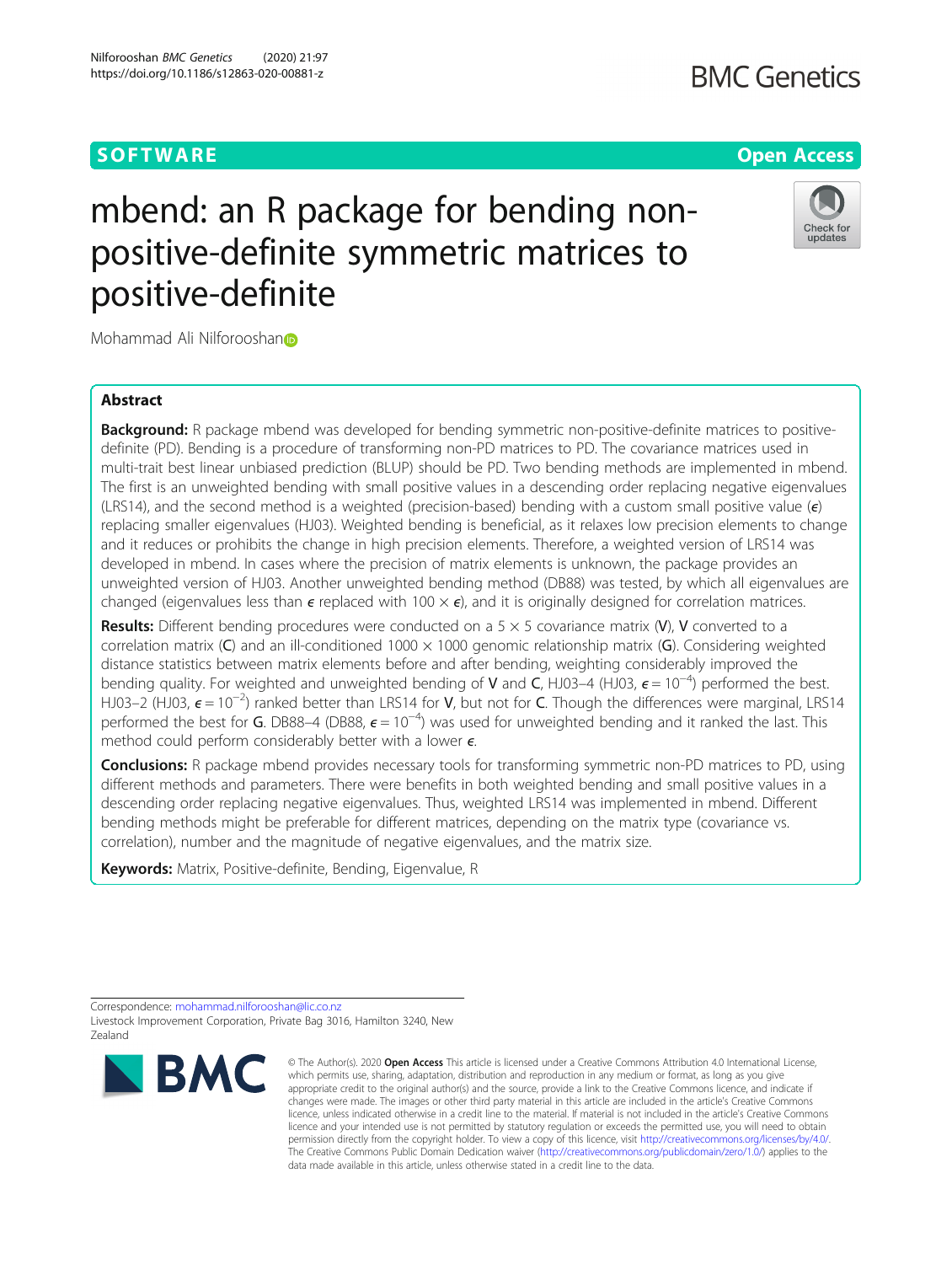# Background

Even in their simplest form, multivariate animal models rely on genetic and residual variancecovariance matrices across traits [[1\]](#page-7-0). These matrices are in the order of the number of traits in the model, and their inverses are incorporated in the mixed model equations. Inversion of a matrix is often done using Cholesky decomposition, which requires the matrix to be positive-definite (PD). For models including additional random effects (e.g., animal permanent environment, maternal genetic, and maternal permanent environment), additional covariance matrices and their inverses are also required. To date, restricted (or residual) maximum likelihood (REML) [\[2](#page-7-0)] is the preferred method for estimating the variance components associated with the model. REML estimates are always PD, but the starting matrices need to be PD. Elements of these matrices are usually from different sources of information and the resulting matrices are, therefore, likely to be non-PD [[3\]](#page-7-0).

Another complexity is the estimation of covariance matrices for several traits at a time. This complexity increases by both the number of traits, and the number of random effects. In many situations, there might not be enough data points to support accurate inferences about all the variance components, simultaneously. Therefore, when many traits are included, variance components are usually estimated for subsets of traits [[4\]](#page-7-0). The assembly of these small matrices to a large matrix, together with best guesses for missing elements (from literature or phenotypic covariances and heritabilities) can be non-PD.

The procedure of "bending", which involves modifying eigenvalues of a non-PD matrix, was first introduced by Hayes and Hill [\[5](#page-7-0)]. Latter studies in the field of animal breeding and genetics presented different bending procedures. Jorjani et al. [[4\]](#page-7-0) introduced weighted bending, where a weight matrix is provided for the matrix to be bent. Meyer and Kirkpatrick [\[6](#page-7-0)] developed a bending procedure, based on penalized maximum likelihood and reducing bias in the estimates of canonical heritabilities (the eigenvalues of  $P^{-1}G$ , where P and G are the phenotypic and genetic covariance matrices, respectively). Also, Schaeffer [[3\]](#page-7-0) introduced a bending procedure, which involves changing negative eigenvalues to small positive values and reconstructing the matrix. A bending method for correlation matrices (also called smoothing), used in the field of psychology, involves changing all eigenvalues [\[7](#page-7-0)]. All these bending methods aim to produce a PD matrix, least deviated from the original non-PD matrix.

The aim of this study was to introduce R package mbend [[8\]](#page-7-0), which is a free and open source tool for bending symmetric non-PD matrices to PD, based on

eigenvalue modification of the non-PD matrix. Comparison of different methods were provided, using example covariance and correlation matrices, as well as an artificial ill-conditioned genomic relationship matrix (G). R package mbend covers methods of Jorjani et al.  $[4]$  $[4]$  $[4]$  and Schaeffer  $[3]$  $[3]$ , as well as extensions to these methods.

## Implementation

R package mbend  $[8]$  $[8]$  is written in R, and it is available on CRAN repository ([https://cran.r-project.org\)](https://cran.r-project.org) and can be installed, using the command install.packages("mbend"). In this study, the functionality of this package was presented using the same  $5 \times 5$  non-PD matrix used by Jorjani et al. [\[4](#page-7-0)] and Schaeffer [\[3](#page-7-0)].

|     | 100  | 95  | 80  | 40  | 40  |
|-----|------|-----|-----|-----|-----|
|     |      | 100 | 95  | 80  | 40  |
| $=$ |      |     | 100 | 95  | 80  |
|     |      |     |     | 100 | 95  |
|     | Sym. |     |     |     | 100 |

To study bending on a correlation matrix,  $C = V/100$ was used. Jorjani et al. [\[4\]](#page-7-0) used a matrix of weighting factors (W) as the reciprocal of the number of animals involved in the estimation of variance components. The same matrix is also used in this study for weighted bending.

|          | $\lceil 1000 \rceil$ | 500  | - 20 | -50  | 200 ] |
|----------|----------------------|------|------|------|-------|
|          |                      | 1000 | 500  | 5    | 50    |
| $W = 1/$ |                      |      | 1000 | 20   | 20    |
|          |                      |      |      | 1000 | 200   |
|          | Sym.                 |      |      |      | 1000  |

For further comparisons, an ill-conditioned G matrix was constructed using random genotypes on 5000 SNP and 1000 animals, without any quality control checks, and 10 duplicated genotypes, which resulted in a G with 5 negative eigenvalues (ranging between –224e–17 to − 3.5e–17) and 357 eigenvalues between 0 and 1. Matrix G was constructed using method 1 of VanRaden [[9\]](#page-7-0). The code for constructing the G matrix together with all the (R) code used in this study are provided in the data repository.

R package mbend [[8](#page-7-0)] was used throughout this study. It provides different methods for weighted and unweighted bending of symmetric non-PD matrices to PD. Two bending methods of Jorjani et al. [[4\]](#page-7-0) and Schaeffer [[3\]](#page-7-0) and extensions to them are implemented in R package mbend [[8\]](#page-7-0).

### Method of Jorjani et al. [[4\]](#page-7-0)

This method (HJ03) is an iterative weighting procedure that converts a non-PD covariance matrix to a PD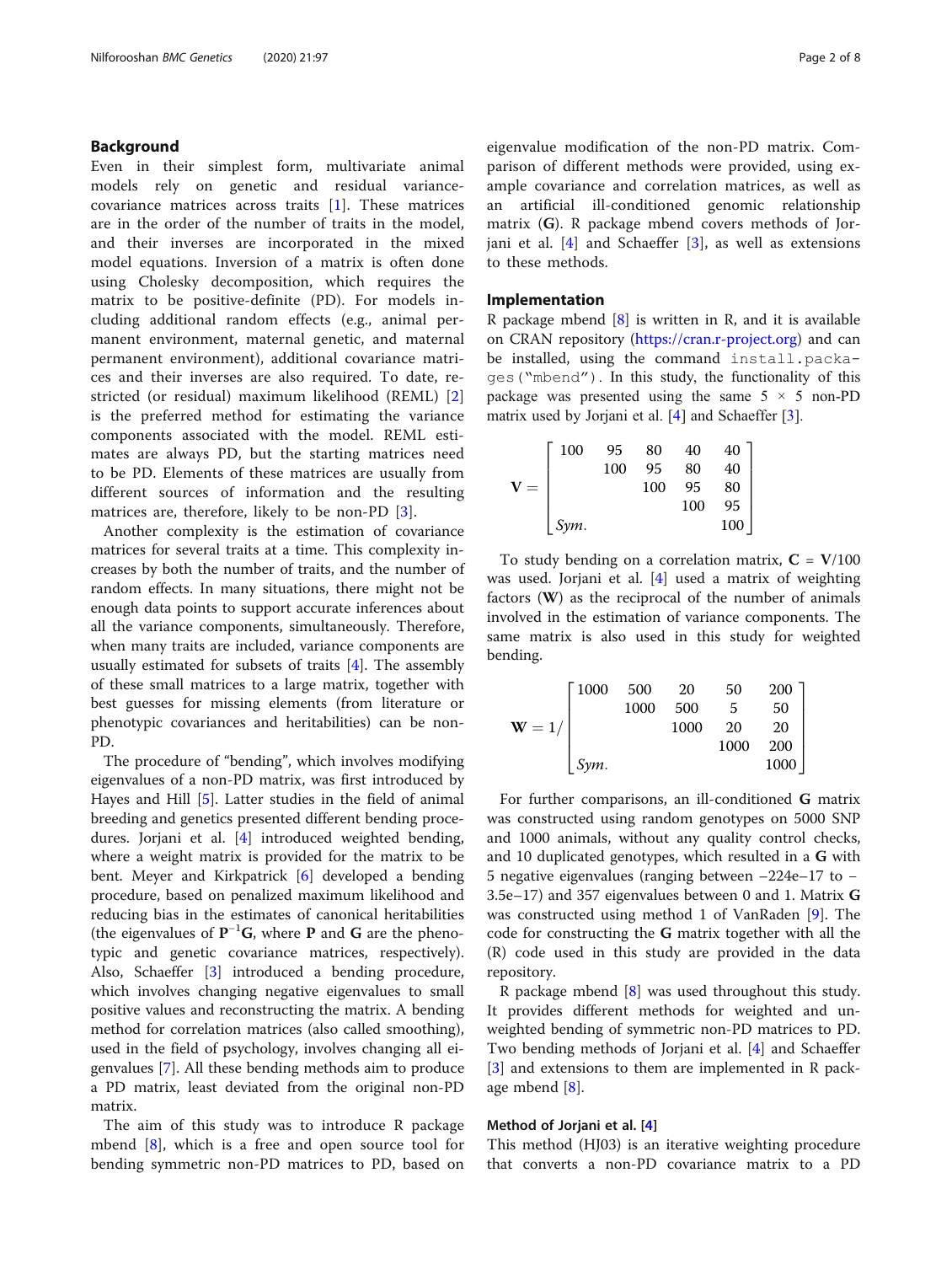matrix at convergence. It considers different precision associated with different elements of the covariance matrix. Therefore, minimising the change in matrix elements with high accuracy, through a weight matrix. Given the non-PD covariance matrix V, the weight matrix W, and a small positive real number (e.g.,  $\epsilon$  = 10−<sup>4</sup> ), the procedure is as follows:

- 1. Decompose  $V_n$  to  $U_nD_nU_n'$ , where  $U_n$  and  $D_n$  are the matrix of eigenvectors and diagonal matrix of eigenvalues, and  $n$  is the iteration number.
- 2. Replace eigenvalues less than  $\epsilon$  with  $\epsilon$  in  $\mathbf{D}_n$  to get  $\Delta_{n}$ .
- 3.  $V_{n+1} = V_n [V_n U_n \Delta_n U_n'] \circ W$ , where ∘ is the Hadamard function.
- 4. Repeat until  $V_{n+1}$  is PD.

The smaller the  $w_{ij}$  (element in W), the higher the relative certainty about  $v_{ii}$  (element in V). Accordingly, to retain an element of the matrix fixed during bending, that element would receive a weight of zero. In comparison with the weighted procedure, in the unweighted procedure,  $V_{n+1} = U_n \Delta_n U_n'$ . If no weight matrix is provided, the program performs an unweighted bending. Also, if the matrix is already PD, the program returns a message that "No action was required. The matrix is positive-definite".

Jorjani et al. [[4\]](#page-7-0) extended their weighted bending method for covariance matrices to correlation matrices. R package mbend took a different approach for correlation matrices. First, it automatically recognises correlation matrices by checking all diagonal values against 1. Second, it treats correlation matrices as covariance matrices that should keep their diagonal elements constant during bending, by setting  $w_{ii} = 0$ . To avoid this restriction for a non-correlation matrix with all diagonal elements of 1 (e.g., a phenotypic matrix with variables standardised for phenotypic variances of 1), simply the matrix is multiplied by a positive constant, and then the resulting bent matrix is divided by that constant. A different approach that could be used for correlation matrices was treating them as covariance matrices and transforming the bent matrix  $(\hat{\mathbf{V}})$  to  $\mathbf{T}\hat{\mathbf{V}}\mathbf{T}'$ , where  $\mathbf{T}^2$  $= diag(1/ diag(\hat{V}))$ .

# Method of Schaeffer [[3\]](#page-7-0)

This method (LRS14) is an unweighted bending procedure, which means that different matrix elements are of the same precision. Negative eigenvalues are replaced with small positive values that are in a descending order (unlike equal values for HJ03). In this method, each of the *m* negative eigenvalues  $(\lambda_i)$  is replaced with  $\rho(s)$  $-\lambda_i^2/(100s^2+1)$ , where  $\rho$  is the smallest positive

eigenvalue and  $s = 2 \sum_{i=1}^{m}$  $\dot{i}=1$  $\lambda_i$ . In R package mbend, a weighted bending derivate of LRS14 is implemented by combining this method with HJ03 [[8\]](#page-7-0).

# Method of Bock et al. [\[7](#page-7-0)]

This method (DB88) is used for bending correlation matrices [\[7](#page-7-0)]. In this method, eigenvalues smaller than  $\epsilon$ are replaced with 100  $\times$   $\epsilon$ . Also, unlike Jorjani et al. [\[4](#page-7-0)] and Schaeffer [\[3](#page-7-0)], eigenvalues greater than  $\epsilon$  are changed to sum the number of those eigenvalues. The logic behind it might be that the sum of eigenvalues in a PD correlation matrix is equal to the size (trace) of the matrix. This method is implemented in function cor.smooth of R package psych (psych::cor.smooth) [\[10](#page-7-0)]. As this method is designed for bending correlation matrices, covariance matrices are first transformed to correlation matrices, after bending, the resulting matrix is transformed back to a covariance matrix (i.e.,  $\hat{\text{TCT}}'$ , where  $\hat{\text{T}}^2 = diag(diag(\text{V})))$ . That means, only the off-diagonal elements of the matrix change by bending.

# Deviation and correlation

R package mbend returns the following statistics:

- 1. Minimum deviation  $(V-V)$ , together with matrix indices of the element
- 2. Maximum deviation, together with matrix indices of the element
- 3. Average deviation of the upper triangle elements
- 4. Average absolute deviation of the upper triangle elements (AAD)
- 5. Weighted AAD
- 6. Correlation between the upper triangle elements
- 7. Weighted correlation between the upper triangle elements
- 8. Root of mean squared deviation of the upper triangle elements (RMSD)
- 9. Weighted RMSD

$$
AAD = \frac{\sum_{i=1}^{n} \sum_{j=1, j \ge i}^{n} |\hat{v}_{ij} - v_{ij}|}{n(n+1)/2},
$$
  
\n
$$
Weighted AAD_{(w_{ij} > 0)} = \frac{\sum_{i=1}^{n} \sum_{j=1, j \ge i}^{n} |(\hat{v}_{ij} - v_{ij})/w_{ij}|}{\sum_{i=1}^{n} \sum_{j=1, j \ge i}^{n} (1/w_{ij})},
$$
  
\n
$$
RMSD = \sqrt{\frac{\sum_{i=1}^{n} \sum_{j=1, j \ge i}^{n} (\hat{v}_{ij} - v_{ij})^{2}}{n(n+1)/2}},
$$
  
\n
$$
Weighted RMSD_{(w_{ij} > 0)} = \sqrt{\frac{\sum_{i=1}^{n} \sum_{j=1, j \ge i}^{n} ((\hat{v}_{ij} - v_{ij})/w_{ij})^{2}}{\sum_{i=1}^{n} \sum_{j=1, j \ge i}^{n} (1/w_{ij}^{2})}},
$$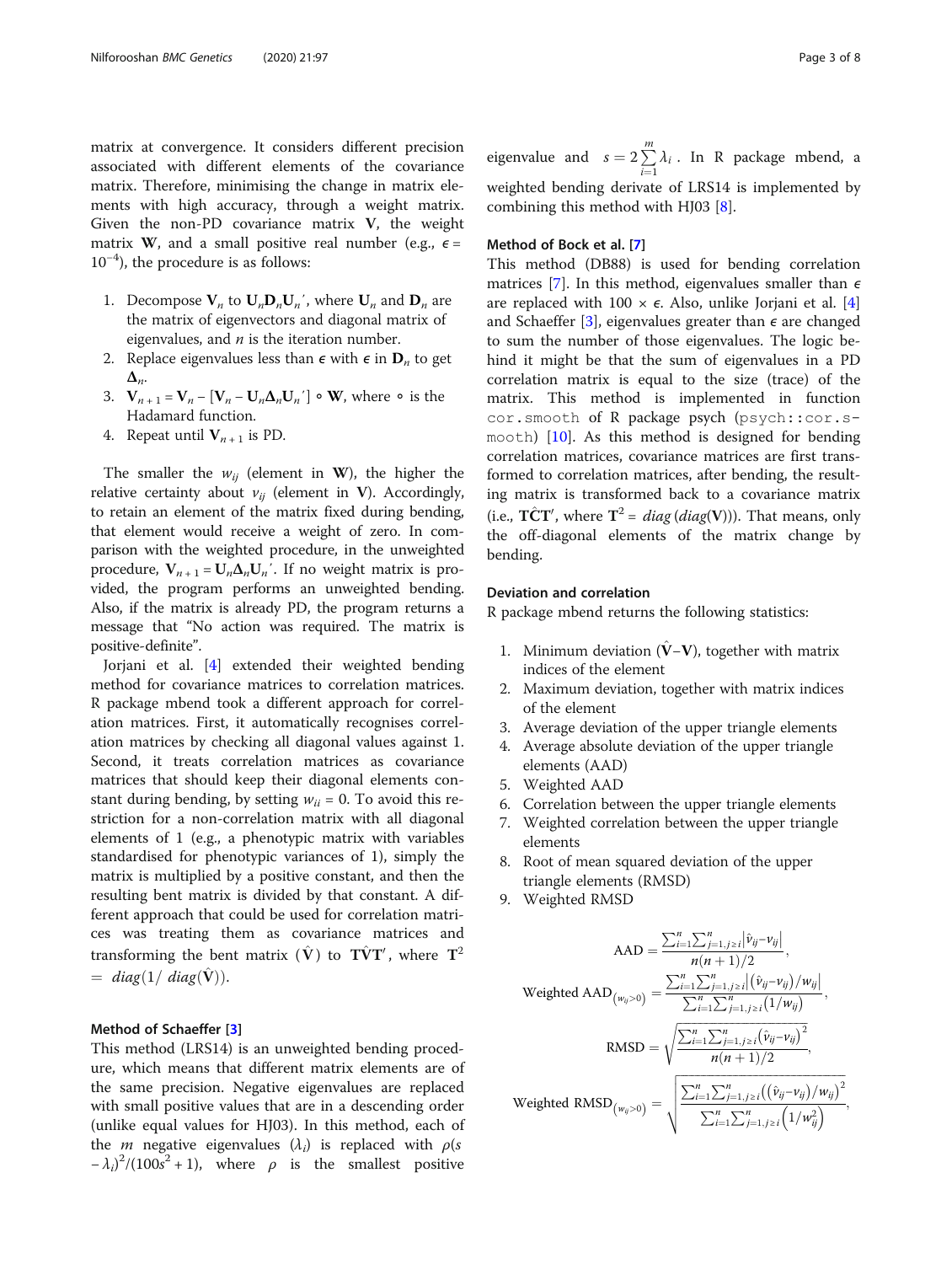<span id="page-3-0"></span>where, *n* is the size of the matrix, and  $w_{ij}$ ,  $v_{ij}$  and  $\hat{v}_{ij}$  are the elements of W, V and  $\hat{V}$ , respectively. The weighted statistics (weighted correlation, weighted AAD and weighted RMSD) are calculated for matrix elements with  $w_{ii}$  > 0. For correlation matrices, upper triangle elements did not include diagonal elements. Thus,

$$
AAD = \frac{\sum_{i=1}^{n-1} \sum_{j=2, j\geq i}^{n} |\hat{v}_{ij} - v_{ij}|}{n(n-1)/2},
$$
  
\n
$$
\text{Weighted } AAD_{(w_{ij} > 0)} = \frac{\sum_{i=1}^{n-1} \sum_{j=2, j\geq i}^{n} |(\hat{v}_{ij} - v_{ij})/w_{ij}|}{\sum_{i=1}^{n-1} \sum_{j=2, j\geq i}^{n} (1/w_{ij})},
$$
  
\n
$$
\text{RMSD} = \sqrt{\frac{\sum_{i=1}^{n-1} \sum_{j=2, j\geq i}^{n} (\hat{v}_{ij} - v_{ij})^{2}}{n(n-1)/2}},
$$
  
\n
$$
\text{Weighted } RMSD_{(w_{ij} > 0)} = \sqrt{\frac{\sum_{i=1}^{n-1} \sum_{j=2, j\geq i}^{n} ((\hat{v}_{ij} - v_{ij})/w_{ij})^{2}}{\sum_{i=1}^{n-1} \sum_{j=2, j\geq i}^{n} (1/w_{ij}^{2})}}.
$$

# Function "bend"

R package mbend has a function called bend that is used with the syntax: bend (inmat, wtmat, reciprocal = FALSE, max.iter = 10,000, small.positive =  $0.0001$ , method = "hj"). If any of the last 4 arguments are missing, the function will use the default value (FALSE, 10000, 0.0001, and "hj", respectively). Arguments inmat and wtmat are for the matrix to be bent and the weight matrix. If wtmat is missing, an unweighted bending is performed. Argument reciprocal takes TRUE or FALSE as input, and if TRUE, reciprocals of **W** elements are used. Where  $w_{ij} = 0$ , it would remain 0. This argument is ignored if no weight matrix is provided to the function. The maximum number of iterations is defined by max.iter. The argument small. positive is used for HJ03 and ignored for LRS14. It is a user-defined small positive value  $(\epsilon)$  replacing smaller eigenvalues in  $\bf{D}$  [\[4](#page-7-0)]. Argument method takes "h $\dot{\bf{j}}$ " or "lrs" for HJ03 and LRS14, respectively.

The function returns  $\hat{V}$ , eigenvalues of V and  $\hat{V}$ , and the statistics described in "Deviation and correlation", all in a single list. Where weighted bending is applied, the number of upper triangle elements with  $w_{ii} > 0$  (w gt 0) is reported, as the weighted statistics rely on these observations. An example of weighted bending a correlation matrix, using bend function of mbend package is provided in the Additional file [1.](#page-6-0)

# Results

# The covariance matrix (V)

Matrix V is a non-PD covariance matrix. The following command in R shows eigenvalues from the eigendecomposition of V.

> round (eigen(V)\$values, 2)

[1] 399.48 98.52 23.65 -3.12 -18.52.

Table 1 shows deviations and correlations between V and  $\hat{V}$  for unweighted bending, using HJ03–2 (HJ03,  $\epsilon$  = 10<sup>-2</sup>), HJ03-4 (HJ03,  $\epsilon = 10^{-4}$ ), LRS14 and DB88-4 (DB88,  $\epsilon = 10^{-4}$ ). The unweighted HJ03 is like the iterative spectral method  $[11]$ , which is a simplified form of altering projections method [\[12](#page-7-0)]. The difference between the unweighted HJ03 and the iterative spectral method is that, in the iterative spectral method, negative eigenvalues are replaced with the small positive value, but in HJ03, eigenvalues smaller than the small positive value are replaced with the small positive value. An unweighted HJ03 is equivalent to HJ03 with  $W = 11'$ . Though some differences were small, the methods can be ranked from HJ03–4 being the best performer to HJ03–2, LRS14 and DB88–4. All the processes converged in 1 iteration.

Table [2](#page-4-0) shows deviations and correlations between V and  $\hat{V}$  for weighted bending, using HJ03–2, HJ03–4 and LRS14. The weighted bending procedures produced the same weighted correlation coefficients (0.9955) between the upper triangle elements of V and  $\hat{V}$ . As expected, HJ03–4 performed better than HJ03–2. LRS14 produced the closest mean of deviation to zero. However, it performed worse than HJ03–2 (considering the range of deviations, weighted AAD, weighted RMSD, and the number of iterations to convergence). LRS14 took the maximum (787) number of iterations to converge. However, it was not a concern, as the convergence was made in less than 0.2 s, due to the small size of V.

The program provides weighted statistics for weighted bending. Those statistics were manually calculated for unweighted bending of V and C matrices. The code is available in the data repository, and the results are provided in Table S1. Comparing Tables 1, [2](#page-4-0) and S1 shows lower weighted AAD and weighted

Table 1 Deviation and correlation between the upper triangle elements of  $V_{(5 \times 5)}$  (the covariance matrix) and its unweighted bent matrix

| <b>Statistics</b>    | $H$ IO3-2 <sup>a</sup> | $H$ J03-4 <sup>b</sup> | IRS14 <sup>c</sup> | $DB88-4^d$ |  |
|----------------------|------------------------|------------------------|--------------------|------------|--|
| Min (dev.)           | $-5.9320$              | $-5.9296$              | $-5.9370$          | $-10.9546$ |  |
| Max (dev.)           | 6.5016                 | 6.4973                 | 6.5418             | 2.6427     |  |
| Mean (dev.)          | 0.7241                 | 0.7235                 | 0.7330             | $-2.9890$  |  |
| AAD                  | 3.3754                 | 3.3727                 | 3.4087             | 3.6937     |  |
| Correlation          | 0.9856                 | 0.9856                 | 0.9855             | 0.9833     |  |
| <b>RMSD</b>          | 3.9300                 | 3.9275                 | 3.9542             | 5.0784     |  |
| Number of iterations |                        |                        |                    |            |  |
|                      |                        |                        |                    |            |  |

dev. = bend( $V$ ) –  $V$ ; AAD = average absolute deviation; RMSD = root of mean squared deviation; <sup>a</sup> Method of Jorjani et al. [[4](#page-7-0)] with  $\epsilon = 10^{-2}$ ; <sup>b</sup> Method of Jorjani et al. [\[4\]](#page-7-0) with  $\epsilon = 10^{-4}$ ; <sup>c</sup> Method of Schaeffer [\[3\]](#page-7-0); <sup>d</sup> Method of Bock et al. [\[7\]](#page-7-0) with  $\epsilon = 10^{-4}$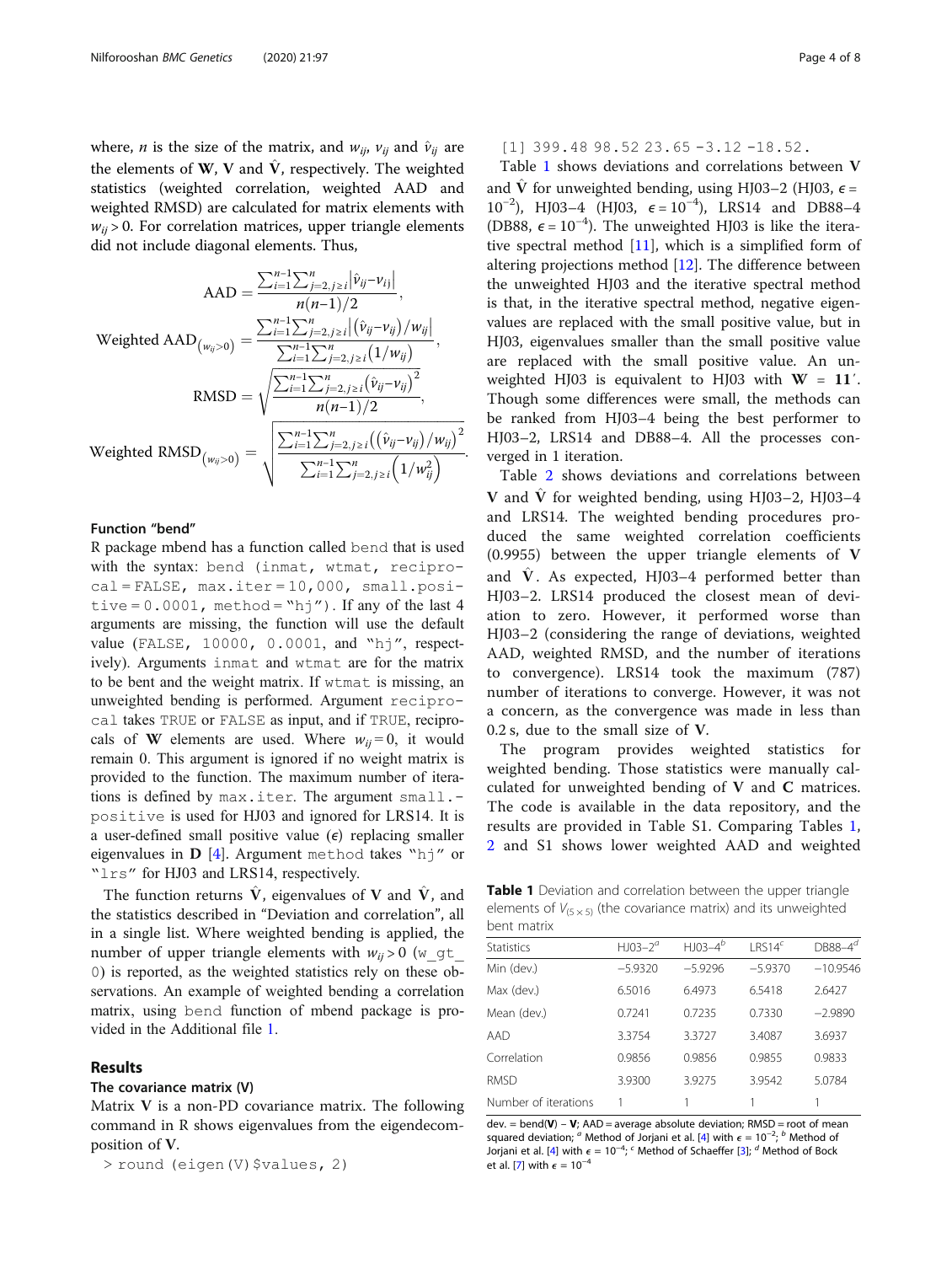<span id="page-4-0"></span>Table 2 Deviation and correlation between the upper triangle elements of  $V_{(5 \times 5)}$  (the covariance matrix) and its weighted (using  $W_{(5 \times 5)}$ ) bent matrix

| <b>Statistics</b>    | $H$ J03-2 <sup><math>a</math></sup> | $H$ J03-4 $^{b}$ | LRS14 <sup>c</sup> |
|----------------------|-------------------------------------|------------------|--------------------|
| Min (dev.)           | $-20.0068$                          | $-20.0008$       | $-19.9923$         |
| Max (dev.)           | 5.8467                              | 5.8456           | 5.8638             |
| Mean (dev.)          | $-1.7167$                           | $-1.7161$        | $-1.7158$          |
| AAD                  | 3.6262                              | 3.6253           | 3.6338             |
| Weighted AAD         | 0.6102                              | 0.6100           | 0.6122             |
| Correlation          | 0.9623                              | 0.9623           | 0.9622             |
| Weighted correlation | 0.9955                              | 0.9955           | 0.9955             |
| <b>RMSD</b>          | 6.3706                              | 6.3687           | 6.3748             |
| Weighted RMSD        | 0.5328                              | 0.5327           | 0.5347             |
| Number of iterations | 248                                 | 428              | 787                |

dev. = bend( $V$ ) –  $V$ : AAD = average absolute deviation: RMSD = root of mean squared deviation; <sup>a</sup> Method of Jorjani et al. [[4](#page-7-0)] with  $\epsilon = 10^{-2}$ , <sup>b</sup> Method of Jorjani et al. [\[4\]](#page-7-0) with  $\epsilon = 10^{-4}$ ; <sup>c</sup> Method of Schaeffer [\[3\]](#page-7-0)

RMSD, and higher weighted correlation for weighted bending compared to unweighted bending, at the cost of greater deviations, AAD and RMSD, and lower correlation coefficients.

# The correlation matrix (C)

Table 3 shows deviations and correlations between C and  $\tilde{C}$  for unweighted bending, for different methods. The differences between results from different methods were marginal. Overall, the methods can be ranked from HJ03–4 being the best performer to LRS14, HJ03–2 and DB88–4. The criteria for this ranking were the mean of deviations, AAD and RMSD. Likely, DB88 with  $\epsilon < 10^{-4}$ could perform as good as HJ03–4 and LRS14, because in this method, eigenvalues smaller than  $\epsilon$  are replaced with  $100 \times \epsilon$ .

Table 3 Deviation and correlation between the upper triangle (excluding diagonal) elements of  $C_{(5 \times 5)}$  (the correlation matrix) and its unweighted bent matrix

| <b>Statistics</b>    | $H$ J03-2 <sup><math>a</math></sup> | $H$ J03-4 <sup>b</sup> | IRS14 <sup>c</sup> | $DB88 - 4^{\circ}$ |
|----------------------|-------------------------------------|------------------------|--------------------|--------------------|
| Min (dev.)           | $-0.0826$                           | $-0.0797$              | $-0.0788$          | $-0.1095$          |
| Max (dev.)           | 0.0725                              | 0.0702                 | 0.0717             | 0.0264             |
| Mean (dev.)          | $-0.0200$                           | $-0.0194$              | $-0.0204$          | $-0.0448$          |
| AAD                  | 0.0490                              | 0.0475                 | 0.0491             | 0.0554             |
| Correlation          | 0.9841                              | 0.9853                 | 0.9854             | 0.9896             |
| <b>RMSD</b>          | 0.0537                              | 0.0520                 | 0.0530             | 0.0622             |
| Number of iterations | 4                                   | 13                     | 39                 |                    |

dev. = bend(V) – V; AAD = average absolute deviation; RMSD = root of mean squared deviation; <sup>a</sup> Method of Jorjani et al. [[4](#page-7-0)] with  $\epsilon = 10^{-2}$ ; b Method of Jorjani et al. [\[4\]](#page-7-0) with  $\epsilon = 10^{-4}$ ; <sup>c</sup> Method of Schaeffer [\[3\]](#page-7-0); <sup>d</sup> Method of Bock et al. [[7\]](#page-7-0) with  $\epsilon = 10^{-4}$ 

| and its weighted (asing $W(5 \times 5)$ ) bent matrix |                                     |               |                    |  |  |  |
|-------------------------------------------------------|-------------------------------------|---------------|--------------------|--|--|--|
| <b>Statistics</b>                                     | $H$ J03-2 <sup><math>a</math></sup> | $H$ J03-4 $b$ | LRS14 <sup>c</sup> |  |  |  |
| Min (dev.)                                            | $-0.2056$                           | $-0.1995$     | $-0.1994$          |  |  |  |
| Max (dev.)                                            | 0.0644                              | 0.0630        | 0.0632             |  |  |  |
| Mean (dev.)                                           | $-0.0293$                           | $-0.0284$     | $-0.0284$          |  |  |  |
| AAD                                                   | 0.0569                              | 0.0554        | 0.0555             |  |  |  |
| Weighted AAD                                          | 0.0146                              | 0.0142        | 0.0142             |  |  |  |
| Correlation                                           | 0.9428                              | 0.9463        | 0.9462             |  |  |  |
| Weighted correlation                                  | 0.9939                              | 0.9943        | 0.9942             |  |  |  |
| <b>RMSD</b>                                           | 0.0828                              | 0.0803        | 0.0804             |  |  |  |
| Weighted RMSD                                         | 0.0110                              | 0.0107        | 0.0108             |  |  |  |
| Number of iterations                                  | 88                                  | 286           | 694                |  |  |  |
|                                                       |                                     |               |                    |  |  |  |

dev. = bend( $V$ ) –  $V$ : AAD = average absolute deviation: RMSD = root of mean squared deviation; <sup>a</sup> Method of Jorjani et al. [[4](#page-7-0)] with  $\epsilon = 10^{-2}$ , <sup>b</sup> Method of Jorjani et al. [\[4\]](#page-7-0) with  $\epsilon = 10^{-4}$ ; <sup>c</sup> Method of Schaeffer [\[3\]](#page-7-0)

Table 4 shows deviations and correlations between C and  $\hat{C}$  for weighted bending, using HJ03–2, HJ03–4 and LRS14. HJ03–4 and LRS14 performed almost equally better than HJ03–2. It took LRS14 a considerably greater number of iterations to converge, which might be a challenge for large matrices.

Like comparing Tables [1,](#page-3-0) 2 and S1, comparing Tables 3, 4 and S1 shows lower weighted AAD and weighted RMSD, and higher weighted correlation for weighted compared to unweighted bending, at the cost of greater deviations, AAD and RMSD, and lower correlation coefficients.

### The ill-conditioned genomic relationship matrix (G)

The G matrix was bent using HJ03–4, LRS14 and DB88–4. Assuming all genotypes of the same quality, unweighted bending was carried out. The distributions of the upper triangle elements of  $\tilde{G}-G$  are shown in Fig. [1](#page-5-0), where  $\hat{G}$  is the bent G. All the three methods performed well providing minimal deviations. DB88–4 showed larger deviations with 10 elements showing deviations between −0.0131 and −0.0135. LRS14 performed the best. The AAD values were 8.5e–15, 1e–7 and 1.47e–5, and the RMSD values were 11e–15, 4e–7 and 6.17e–5 for LRS14, HJ03–4 and DB88–4, respectively. It took HJ03–4, LRS14 and DB88–4, 6 s, 47 s and 3 s time to derive  $\hat{G}$ , in 1, 8 and 1 iterations, respectively.

# **Discussion**

The covariance  $(V)$ , the correlation  $(C)$  and the genomic relationship (G) matrices were successfully bent using different methods. In situations where the precision of different matrix elements is known (e.g., the number of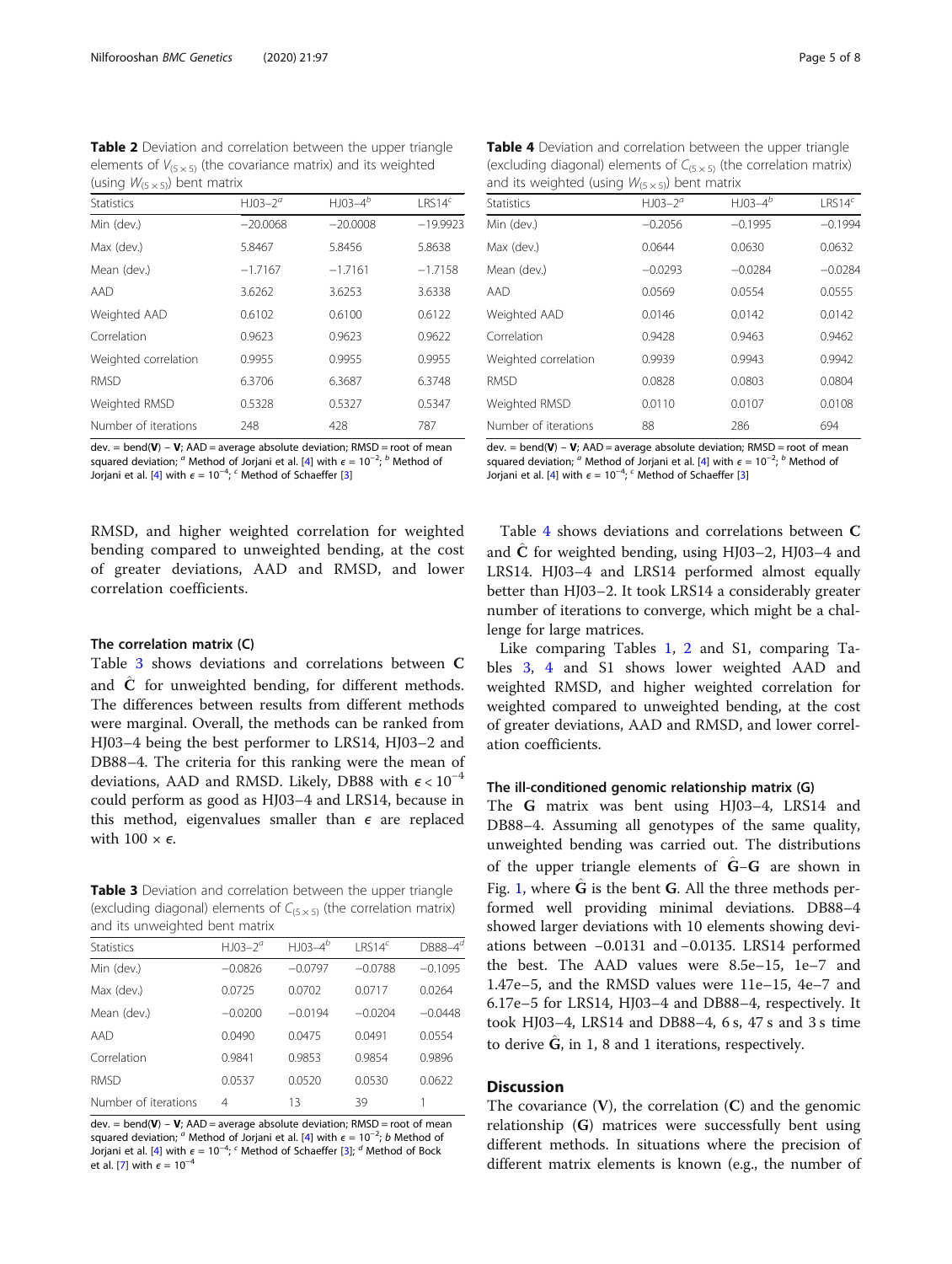<span id="page-5-0"></span>

observations involved or the standard errors), weighted bending is highly recommended. It may cost an overall larger deviation between the original and the bent matrices, but minimising the deviations or preserving the elements with higher precision. The extension of LRS14 to a weighted bending worked perfectly and proved to be better than LRS14. An improvement made to HJ03 was changing **W** to **W**/max(**W**), internally [\[8\]](#page-7-0). This reduced the number of iterations to convergence, by changing  $max(W)$  to 1. This practice is recommended as elements of  $[11' - W]$  and W are positive and convex combinations of each other (i.e.,  $V_{n+1} = V_n - [V_n - U_n \Delta_n U_n']$  ∘  $W = V_n \cdot [11' - W] + [U_n \Delta_n U_n'] \cdot W$ .

The unweighted bending of the covariance matrices (V and G) took an iteration to converge, except LRS14 for G, which took 8 iterations to converge. For the unweighted bending of the correlation matrix, except DB88–4, the other methods converged in more than 1 iteration. The reason was that unweighted bending for correlation matrices is equivalent to a weighted bending (except for DB88–4) with off-diagonal weights equal to 1, and diagonal weights equal to 0. As a result, correlation coefficients between the original and the bent matrix decreased from Table [1](#page-3-0) to Table [3](#page-4-0) (covariance to correlation), but it increased for DB88–4 from 0.9833 to 0.9896, because this method is mainly designed for bending correlation matrices. Probably for the same reason, it did not perform as good as HJ03–4 and LRS14 for bending  $G$  (Fig. 1). As a result of DB88 being designed for correlation matrices, when it comes to covariance matrices, the diagonal elements are not allowed to change, which puts more force on the offdiagonal elements to change. Contrary to weighted bending of the covariance matrix, weighted bending of the correlation matrix converged in fewer number of iterations.

The most important statistics to judge among different bending methods are absolute distance measures such as AAD and RMSD. Correlation coefficients between the original and the bent matrix are not important as such but showing the direction of changes corresponding to the value of elements in the original matrix. Where weighted bending is involved, weighted AAD and weighted RMSD should be considered.

Although, LRS14 is not based on any known statistical properties [\[3\]](#page-7-0), it performed close to HJ03–2 (slightly better for  $C$  and slightly worse for  $V$ ) and it was the best performer for G. In the first iteration of bending C by LRS14, the eigenvalues −0.0312 and −0.1852 were replaced with 0.0019 and 0.0007, respectively. Therefore, the benefit over HJ03–2 may come from a combination of these values being in a descending (rather than equal) order and less than 10−<sup>2</sup> . In the first iteration of bending V by LRS14, the eigenvalues −3.1229 and −18.5235 were replaced with 0.2036 and 0.0774. Given these values are greater than  $10^{-2}$  (compared to HJ03–2), the benefit in replacing negative eigenvalues with small positive values in a decreasing order becomes evident. It would be interesting to see how LRS14 performs with increasing the denominator  $(100 s<sup>2</sup> + 1)$ .

# Other methods

There are many other bending methods used in other fields, such as psychology, economics, finance and engineering. Most of those are designed for bending correlation matrices. Therefore, applying them to covariance matrices would result in unchanged diagonal elements and consequently further changes in off-diagonal elements. Several of those methods are explained by Marée [[11\]](#page-7-0), and Lorenzo-Seva and Ferrando [[13\]](#page-7-0). As examples, here, a few methods are explained briefly.

Rebonato and Jäckel [[14\]](#page-7-0) used hypersphere decomposition methodology for creating a valid correlation matrix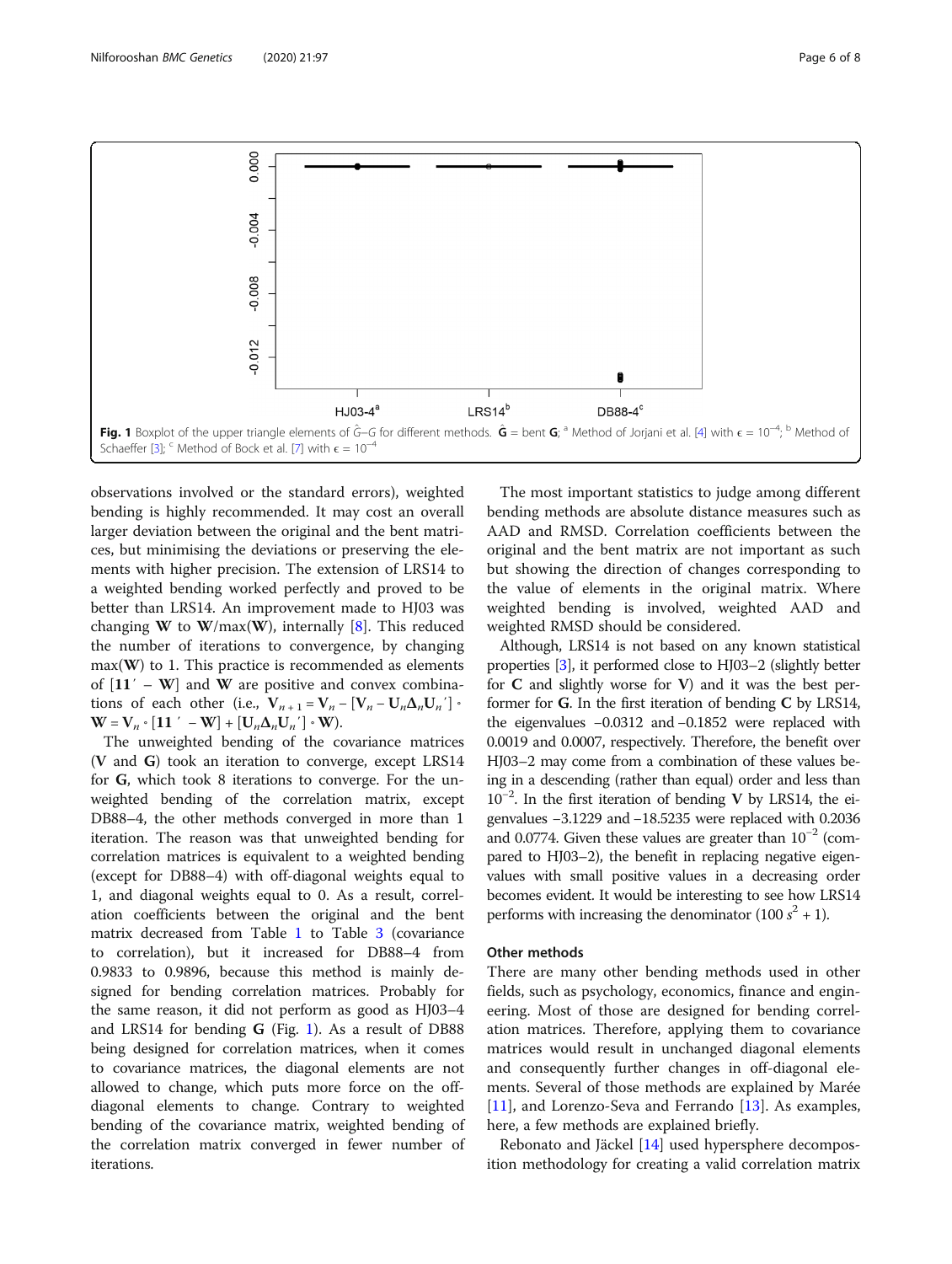<span id="page-6-0"></span>for the use in risk management and option pricing. In this trigonometric-based method,  $\hat{C} = BB'$  and the row vectors of **B** are coordinates of angles  $(\theta_{ii})$  lying on a unit hypersphere. The elements of B are calculated as:

$$
b_{ij} = \begin{cases} \cos\theta_{ij} & \text{for } j = 1\\ \cos\theta_{ij} . \Pi_{k=1}^{j-1} & \sin\theta_{ik} \\ \Pi_{k=1}^{j-1} & \sin\theta_{ik} \end{cases} \quad \text{for } j = 2 \text{ to } n-1
$$

Rapisarda et al. [[15](#page-7-0)] simplified this method by reducing B to a lower triangle matrix. This method resembles deriving the Cholesky decomposition of a PD correlation matrix close to the non-PD correlation matrix. The elements of B are calculated as:

$$
b_{ij} = \begin{cases} 1 & \text{for } i = j = 1 \\ \cos \theta_{ij} & \text{for } i \ge 2, j = 1 \\ \Pi_{k=1}^{j-1} \sin \theta_{ik} & \text{for } i = j, 2 \le i \le n \\ \cos \theta_{ij} \Pi_{k=1}^{j-1} \sin \theta_{ik} & \text{for } 2 \le j \le i-1 \\ 0 & \text{for } i + 1 \le j \le n \end{cases}
$$

Numpacharoen and Atsawarungruangkit [[16](#page-7-0)] introduced a method for obtaining the theoretical bounds of correlation coefficients and an algorithm for permuting random correlation matrices within those boundaries.

Bentler and Yuan [\[17](#page-7-0)] developed a bending method via off-diagonal scaling of the matrix. The symmetric PD matrix is obtained as  $\hat{\mathbf{V}} = \Delta(\mathbf{V} - \mathbf{D}_V) \Delta + \mathbf{D}_V$ , where  $D_V = diag(diag(V))$ ,  $\Delta$  is a diagonal matrix such that  $0 < \Delta^2 diag(diag(V - D)) < D_V$ , and D is a diagonal matrix such that  $V - D$  is PD. D can be a diagonal matrix of small negative values, or according to Bentler and Yuan [[17\]](#page-7-0), it can be obtained by minimum trace factor analysis [\[18](#page-7-0), [19](#page-7-0)].

An alternative approach to bending is fitting a reduced rank factor-analytic model. Multi-trait BLUP can be reformulated by changing the covariance structure among *n* traits to the factor-analytic structure of *n* orthogonal factors [[20](#page-7-0)]. In a reduced rank factor-analytic model, specific factors (not explaining the common variance) are absent, by setting the corresponding eigenvalues to zero [\[20](#page-7-0)].

Obviously, there should be some confidence around matrix elements. Neither a rank reduced factor-analytic model nor bending can solve the problem of major flaws in matrix elements. For both methodologies, the reference is the original matrix. In bending, only if uncertainty around some matrix elements causes non-PDness, the matrix is bent with as minimal as possible impact on the original matrix. Similarly, when it comes to G matrix, prevention (i.e., quality control and discarding problematic genotypes) is better than cure (i.e., bending).

# **Conclusions**

This study introduced a new R package for bending symmetric non-PD matrices to PD, with the flexibility of choosing between weighted and unweighted bending, two different bending methods, the smallest positive eigenvalue (for one of the methods), and direct or reciprocal use of the weight matrix elements for weighted bending. Together with the bent matrix, several bending performance statistics are provided by the program. Where precision of matrix elements is available, weighted bending is recommended. There was benefit in small positive values in a descending order replacing negative eigenvalues. This method can further benefit from the possibility of choosing the smallest positive eigenvalue, which can be a topic for future research. The differences between the performance of different methods were minor and the methods ranked differently for different matrices. Therefore, testing different methods, and  $\epsilon$  values (for HJ03) are recommended. Bending methods may perform differently for different matrices, depending on whether a covariance or a correlation matrix is being bent, the number of negative eigenvalues and their magnitude relative to the smallest positive eigenvalue, and the size of the matrix (i.e., number of diagonal elements relative to all elements).

There are many bending methods available, and those have approached the problem in various ways. Some methods are preferable for correlation matrices. This study showed that eigendecomposition-based methods are simple, robust and computationally efficient. Finally, the application of bending and R package mbend is not limited to multi-trait BLUP, but also other multivariate mixed models, genetic selection indices [[5\]](#page-7-0), or any situation, where a symmetric non-PD matrix needs to be transformed to a PD matrix.

# Availability and requirements

- Project name: R package mbend
- $\bullet$  Project home page: [https://cran.r-project.org/](https://cran.r-project.org/package=mbend) [package=mbend](https://cran.r-project.org/package=mbend)
- $\bullet$ Operating system(s): Platform independent
- Programming language: R
- $\bullet$ Other requirements: None
- -License: GPL-3
- Any restrictions to use by non-academics: None

### Supplementary information

Supplementary information accompanies this paper at [https://doi.org/10.](https://doi.org/10.1186/s12863-020-00881-z) [1186/s12863-020-00881-z.](https://doi.org/10.1186/s12863-020-00881-z)

Additional file 1 Appendix. Bending a correlation matrix using function bend from R package mbend. Table S1. Weighted statistics